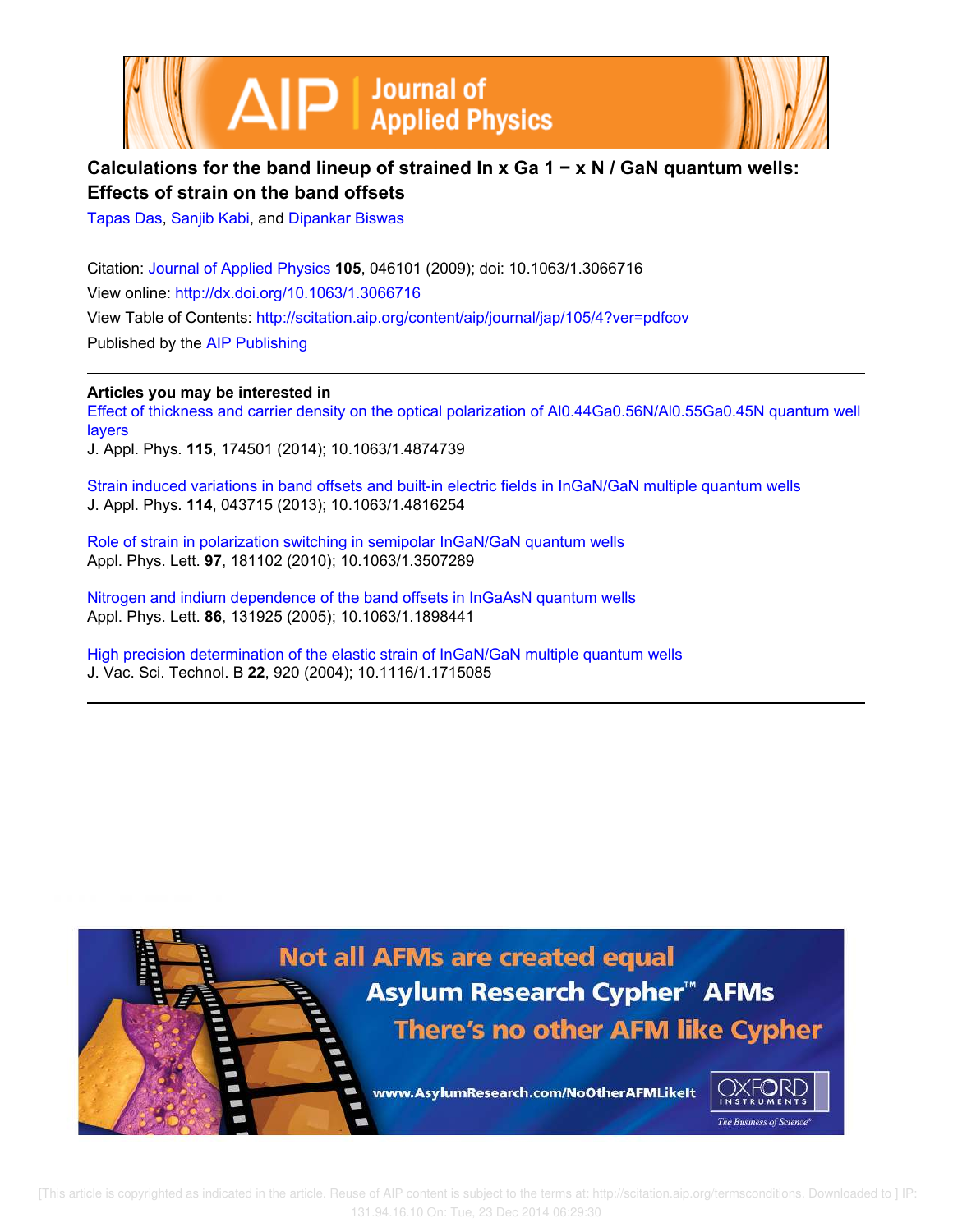## **Calculations for the band lineup of strained InxGa1−xN/GaN quantum wells: Effects of strain on the band offsets**

Tapas Das,<sup>a)</sup> Sanjib Kabi, and Dipankar Biswas

*Institute of Radiophysics and Electronics, University of Calcutta, 92 A. P. C. Rd., Kolkata 700009, India*

(Received 18 September 2008; accepted 4 December 2008; published online 26 February 2009)

Band lineup is one of the most important parameters associated with carrier confinement in heterostructures. Relations for computing the band lineups of In<sub>*i*</sub>Ga<sub>1−*x*</sub>N based heterostructures have been developed. The band positions for In*x*Ga1−*x*N/GaN heterointerfaces are calculated from the equations developed, which directly corelate the positions of the bands with the band gap of InN and strain at the interface. The strains are calculated from the In mole fractions and lattice constants. The parameters implicitly involved are the elastic stiffness constants  $(C_{11}$  and  $C_{12}$ ), the hydrostatic deformation potential of the conduction band  $(a')$ , and the hydrostatic deformation potential  $(a)$  and shear deformation potential  $(b)$  for the valence band. Computations have been carried out for different reported band gaps of InN. The effects of strain become prominent as the mole fraction of In increases, changing the band offset ratio. © *2009 American Institute of Physics*. [DOI: 10.1063/1.3066716]

In the recent past, strained quantum wells (QWs) have attracted the interest of many researchers working in the semiconductor optoelectronic area particularly in the field of lasers. A large variety of quantum structures have been created. Among them, strained QWs have exhibited many interesting phenomena. Attractive possibilities of strained QWs have been proposed and demonstrated. $\frac{1}{3}$  Higher optical gain<sup>4</sup> and very large modulation band widths<sup>5,6</sup> have been obtained by using QWs with compressive strain. Polarization-insensitive optical gains have been obtained through the use of tensile strained  $QWs.<sup>7,8</sup>$ 

During growth and processing, nanostructures are likely to undergo several periods of high temperature thermal cyclings. Due to intermixing and redistribution of the composition, strain and band lineups of the QWs are likely to change, leading to changes in the optical properties. $\frac{9,10}{8}$  Band lineup of semiconductor heterointerfaces is one of the most dominant parameters which determines the optoelectronic properties of heterojunctions. In spite of numerous experimental and theoretical studies $11$  the underlying principles that govern the alignment of the bands are still debatable. Especially the relative importance of bulk versus surface or interface properties is still not absolutely settled.

To determine the band lineup of the heterointerface of strained layers, the energy shift due to the effect of strain needs to be calculated, since the electron-hole recombination occurs from the final energy states that are altered by the effect of strain. Although there are several possible methods to calculate the valence band edge  $(E_{V_o})$  of InGaAs/InP, InGaAsP/InP, $^{12}$  and InSe/GaSe (Ref. 13) systems, calculations of the band lineup of InGaN/GaN systems have not been widely discussed.

The ternary compound semiconductor In<sub>x</sub>Ga<sub>1−*x*</sub>N has a direct band gap from about 2.1 to 3.4 eV, which makes it suitable for emission in the blue-green range.<sup>14</sup> Its heterostructures offer a high band offset for successful carrier confinement. Therefore, the investigation of change of band lineup with strain and their effects on the optical properties of In*x*Ga1−*x*N/GaN interfaces seem worthwhile. In this communication we determine theoretically the band lineup of In*x*Ga1−*<sup>x</sup>*N/GaN systems with strain for different reported values of the band gaps of InN.

For model calculations we have considered an In*x*Ga1−*<sup>x</sup>*N/GaN system in which the composition of In has been varied to change the strain. Indium mole fraction  $(x)$  is varied from 0 to 1.0, that is, from lattice matched GaN/GaN system to highly strained InN/GaN system through strained In*x*Ga1−*x*N/GaN system. The strain of In*x*Ga1−*x*N/GaN is calculated from the equation<sup>12</sup>

$$
\varepsilon = (d_e - d_s)/d_s,\tag{1}
$$

where  $d_e$  and  $d_s$  are the lattice constants of the epitaxial layer and the substrate, respectively. The variation of strain with In mole fraction is shown in Fig. 1.The strain varies almost linearly with mole fraction of In. The energy correction due



FIG. 1. Variation of strain with indium mole fraction in an In<sub>*x*</sub>Ga<sub>1−*x*</sub>N/GaN system.

## 105, 046101-1 <sup>©</sup> 2009 American Institute of Physics

 [This article is copyrighted as indicated in the article. Reuse of AIP content is subject to the terms at: http://scitation.aip.org/termsconditions. Downloaded to ] IP: 131.94.16.10 On: Tue, 23 Dec 2014 06:29:30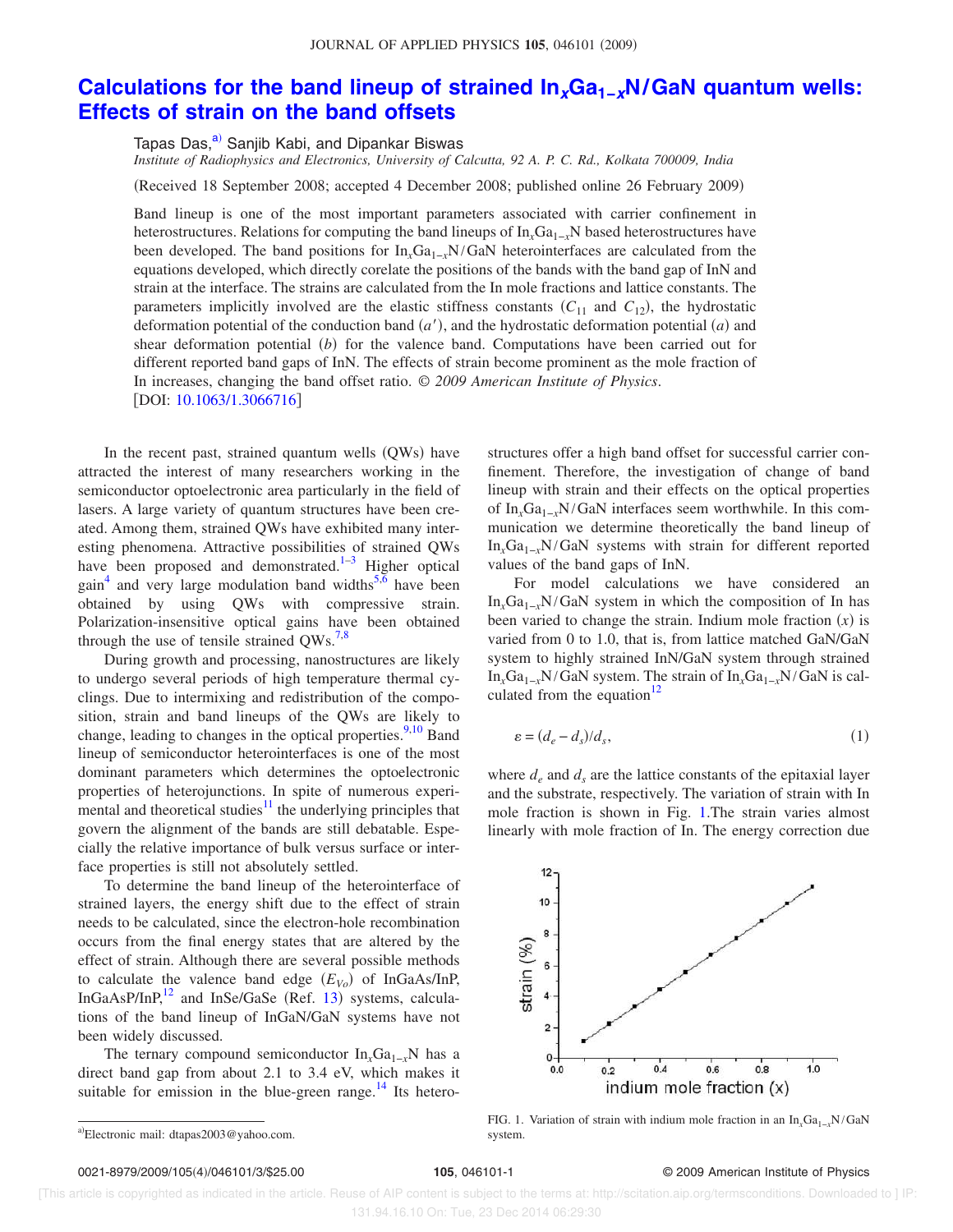

FIG. 2. Variations of conduction band positions with strain. Band gap of InN  $(E_{g, \text{InN}})$  is varied as (a) 2.1 eV, (b) 1.9 eV, (c) 1.7 eV, (d) 1.5 eV, (e) 1.3 eV, (f) 1.1 eV, (g) 0.9 eV, and (h) 0.7 eV.

to strain for the conduction band and valence band are given by the formulas $15$ 

$$
\Delta E_{\text{str},c} = 2a'[(C_{11} - C_{12})/C_{11}] \varepsilon, \qquad (2)
$$

$$
\Delta E_{\text{str},v} = 2a[(C_{11} - C_{12})/C_{11}] \varepsilon + b[(C_{11} + 2C_{12})/C_{11}] \varepsilon,
$$
\n(3)

where  $a'$  is the hydrostatic deformation potential of the conduction band,  $C_{11}$  and  $C_{12}$  are the elastic stiffness constants, and *a* and *b* are the hydrostatic deformation potential and shear deformation potential for the valence band, respectively. To investigate the effect of strain on the band lineup we have to include the energy correction terms as represented in Eqs. (2) and (3). The parameters used in this paper are taken from Vurgaftman and Meyer.<sup>16</sup> Linear interpolation has been used to calculate  $d_e$ ,  $a'$ ,  $a$ , and  $b$  of the ternary materials and the interpolation has been weighted by the lattice constant for calculating  $C_{11}$  and  $C_{12}$  of ternary materials.

Figures 2 and 3 show the variations of the conduction band lineups and valence band lineups with strain, respectively, for different reported band gaps of InN  $(E_{g, \text{InN}})$ , that



FIG. 3. Dependence of valence band positions on strain. Band gap of InN  $(E_{g, \text{InN}})$  is varied as (a) 2.1 eV, (b) 1.9 eV, (c) 1.7 eV, (d) 1.5 eV, (e) 1.3 eV,  $(f)$  1.1 eV,  $(g)$  0.9 eV, and  $(h)$  0.7 eV.



FIG. 4. Band positions of In<sub>*x*</sub>Ga<sub>1−*x*</sub>N/GaN system. The continuous curves show the variation without considering strain and the dashed curves show the variation considering strain.

is,  $0.7-2.1$  eV.<sup>17-26</sup> From Figs. 2 and 3, we have extracted suitable expressions for calculation of the band positions of In*x*Ga1−*<sup>x</sup>*N/GaN with strain within a maximum error bar of  $\pm 2.5\%$ , as expressed below:

$$
E_c = 3.394\ 78 + (-0.290\ 77 + 0.038\ 72E_{g,\text{InN}}+ 0.005\ 12E_{g,\text{InN}}^2)\varepsilon + 0.009\ 92\varepsilon^2,
$$
 (4)

$$
E_v = 0.001\ 53 + (0.145\ 08 - 0.039\ 97E_{g,\text{InN}} - 2.497\ 13
$$
  
× 10<sup>-4</sup>E<sub>g,\text{InN</sub><sup>2</sup>) $\varepsilon$  - 0.003 63 $\varepsilon$ <sup>2</sup>, (5)

where  $E_c$  and  $E_v$  are the conduction band and valence band positions, respectively, and  $E_{g,\text{InN}}$  is the band gap energy of InN. The strain  $\varepsilon$  is expressed in percentage  $(\%)$ .

The variations of conduction and valence band lineups with In mole fraction as calculated from Eqs.  $(4)$  and  $(5)$  are shown in Fig. 4. For computation a typical value of band gap of InN, 1.9 eV, is considered. For a comparative study we have also plotted the same variation without considering strain. It is clear from the variation that the strain lowers the band positions, i.e., conduction band offset increases and valence band offset decreases with strain, which means that if we have an InGaN/GaN QW of high In content, the well of the conduction band will be deeper and that of the valence band will be shallower due to the effect of strain.

Recently photoluminescence (PL) results on annealing of In<sub>0.23</sub>Ga<sub>0.77</sub>/GaN multi-QWs (MQWs) of 30 Å widths have been reported by Chuo *et al.*<sup>27</sup> The as grown samples were subjected to thermal annealing in quartz tube furnace at different temperatures ranging from 950 to 1050 °C in nitrogen ambient for 10–40 min. The experimental and theoretical curves of PL peak energies against annealing time at 950 and 1000 °C for MQW structure are shown in Fig. 5. With our newly developed band lineup model the data could be fitted to within 1% average error.

Reported values of the ratios of conduction band offset to valence band offset for In<sub>x</sub>Ga<sub>1−*x*</sub>N/GaN QW structures,  $\Delta E_c$ :  $\Delta E_v$ , vary widely from 38:62 to 83:17.<sup>9</sup> From this work

 [This article is copyrighted as indicated in the article. Reuse of AIP content is subject to the terms at: http://scitation.aip.org/termsconditions. Downloaded to ] IP: 131.94.16.10 On: Tue, 23 Dec 2014 06:29:30